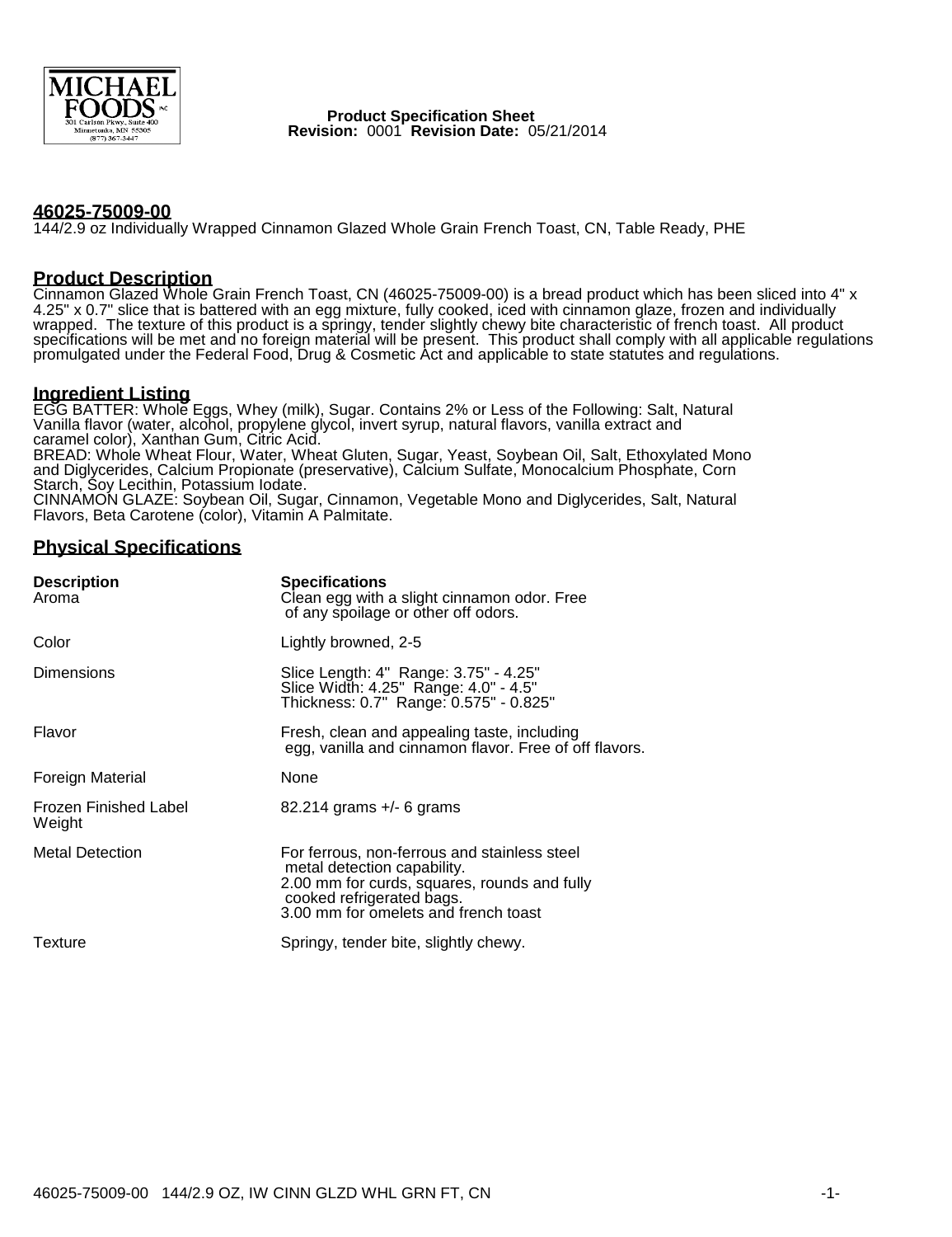# **Microbiological Specifications**

| <b>Description</b><br>Salmonella | <b>Specifications</b><br>Negative/100 g |
|----------------------------------|-----------------------------------------|
| <b>SPC</b>                       | $<$ 10,000 cfu/g                        |
| L. monocytogenes                 | Negative/50 g                           |
| E. coli                          | $<$ 10 cfu/g                            |
| Coliforms                        | $<$ 10 cfu/g                            |
| Coagulase (+) Staph              | <10 cfu/g                               |

### **Packaging Requirements General Information**

**Plant Specific**

| <b>Description</b>                         | <b>Specifications</b>       |
|--------------------------------------------|-----------------------------|
| Case Dimension                             | 18.875" x 15.625" x 11.125" |
| <b>Product Count per Case</b>              | 144                         |
| Case/Cubic Feet                            | 1.900                       |
| Cases/Pallet                               | 42                          |
| Cases/Layer                                | ิค                          |
| Gross Product Case Weight/Lbs (w/o pallet) | 28.013                      |
| Net Product Weight/Lbs                     | 26.100                      |
| Gross Product Case Weight/Lbs (w/pallet)   | 29.323                      |

| <b>Description</b>                     | Value                | <b>Description</b> | Value |
|----------------------------------------|----------------------|--------------------|-------|
| Papetti's of lowa                      |                      |                    |       |
| Box, Unprinted, Wrapped Glz FT         | 609505               |                    |       |
| box dimension                          | 18.875x15.625x11.125 |                    |       |
| Wrap, Glazed French Toast, Unprinted   | 609503               |                    |       |
| Label, Table Ready, Blank 4 x 10 (750) | 610207               |                    |       |
| Tape, Large, Intertape (3000)          | 607137               |                    |       |
| Chip Board 40 x 48 18 PT.              | 604353               |                    |       |
| box dimension                          | 0.000x0.000x0.000    |                    |       |
|                                        |                      |                    |       |

See Pallet Layout Report for pallet configuration.